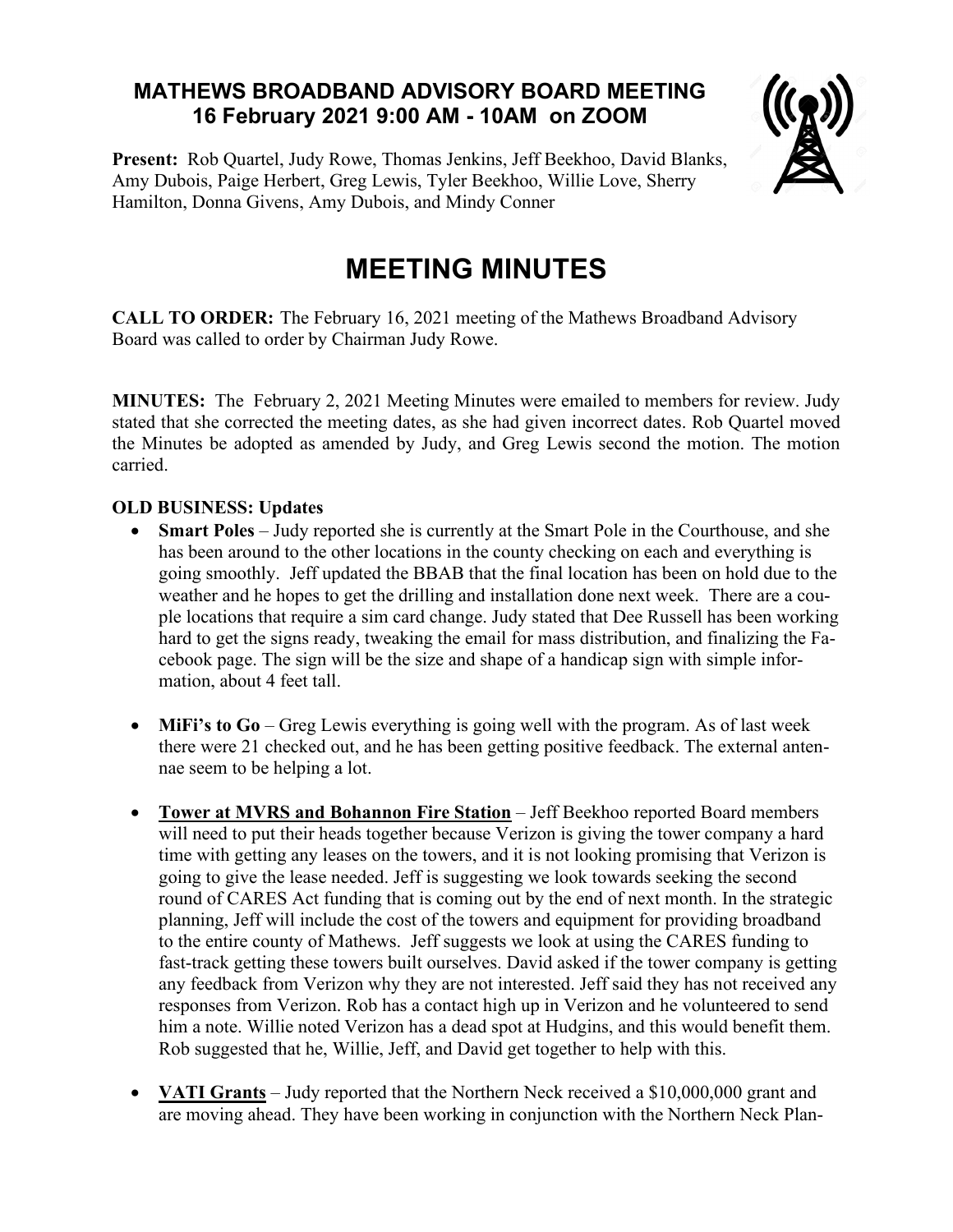ning Commission. Judy is wondering whether we should be involved with the Middle Peninsula Planning Commission in our efforts. Donna Given advised that the more we collaborate with others the better. Judy received a report that both chambers of the General Assembly funded the FY22 VATI grants at 50 million dollars. Judy shared a list of Bills she receives from Bill Tracker. Jeff Beekhoo reported we are waiting to hear the results from round two of the VATI grant awards, and we are still on track to be a contender. Jeff does not know when that the decision will be made. Tyler shared the round one winners' list with BBAB.

### *Round One FY2021 VATI grants:*

- o *Botetourt County and Lumos\$1,364,337 Botetourt County, through a partnership with internet service provider Lumos, will extend its broadband network in the county. The project will bring broadband access to 548 serviceable units, including 30 businesses, through the construction of 59 miles of fiber-optic cable.*
- o *Cumberland Plateau Planning District Commission and Point Broadband \$16,285,217Cumberland Plateau Planning District Commission will construct 1,312 miles of fiber through a partnership with Point Broadband. The project includes the counties of Buchanan, Dickenson, Russell, and Tazewell and will provide access to 8,335 serviceable units, including 82 businesses.*
- o *LENOWISCO Planning District Commission and Scott County Telephone Cooperative\$1,230,563LENOWISCO Planning District Commission, in partnership with Scott County Telephone Cooperative, will construct 73 miles of fiber at gigabit speeds in Lee County, and provide access to 679 total serviceable units.*
- o *Mecklenburg County and EMPOWER Broadband\$449,381Mecklenburg County will construct over 22 miles of fiber in partnership with EMPOWER Broadband. The project will connect 414 serviceable units to broadband at gigabit speeds, including 12 businesses.*
- o *Northern Neck Planning District Commission and All Points Broadband\$10,288,069.82Northern Neck Planning District Commission, in partnership with All Points Broadband, will construct a regional network that will provide gigabit-capable, fiber-to-the-home broadband to unserved locations in the counties of King George, Northumberland, Richmond, and Westmoreland. The project will provide access to 1,767 total serviceable units, including 31 businesses.*
- **Focus Groups** The Focus groups are forming with the idea of creating a narrative that will be used to write compelling arguments in upcoming grant applications. The Focus groups, if meeting in a Zoom call, will need a host and a facilitator. Members have been assigned to groups, but you are welcome to join in any group you like. Rob has offered to help setup the Zoom meetings. Rob and Greg both have the professional version of Zoom and can setup meetings for longer than an hour or a host-less meeting. Judy suggested we begin looking at how things are going to change as a result of the pandemic and setting Mathews County up as the most connected county in the state.

### **NEW BUSINESS –**

• **Unsolicited Proposal** – Judy asked David Blanks to share information with the group about the unsolicited proposal. David reported that a study of Mathews County had been conducted and they were proposing a hybrid model of building back on fiber and towers. David is going to request a portion of this information that he could share with the Board.